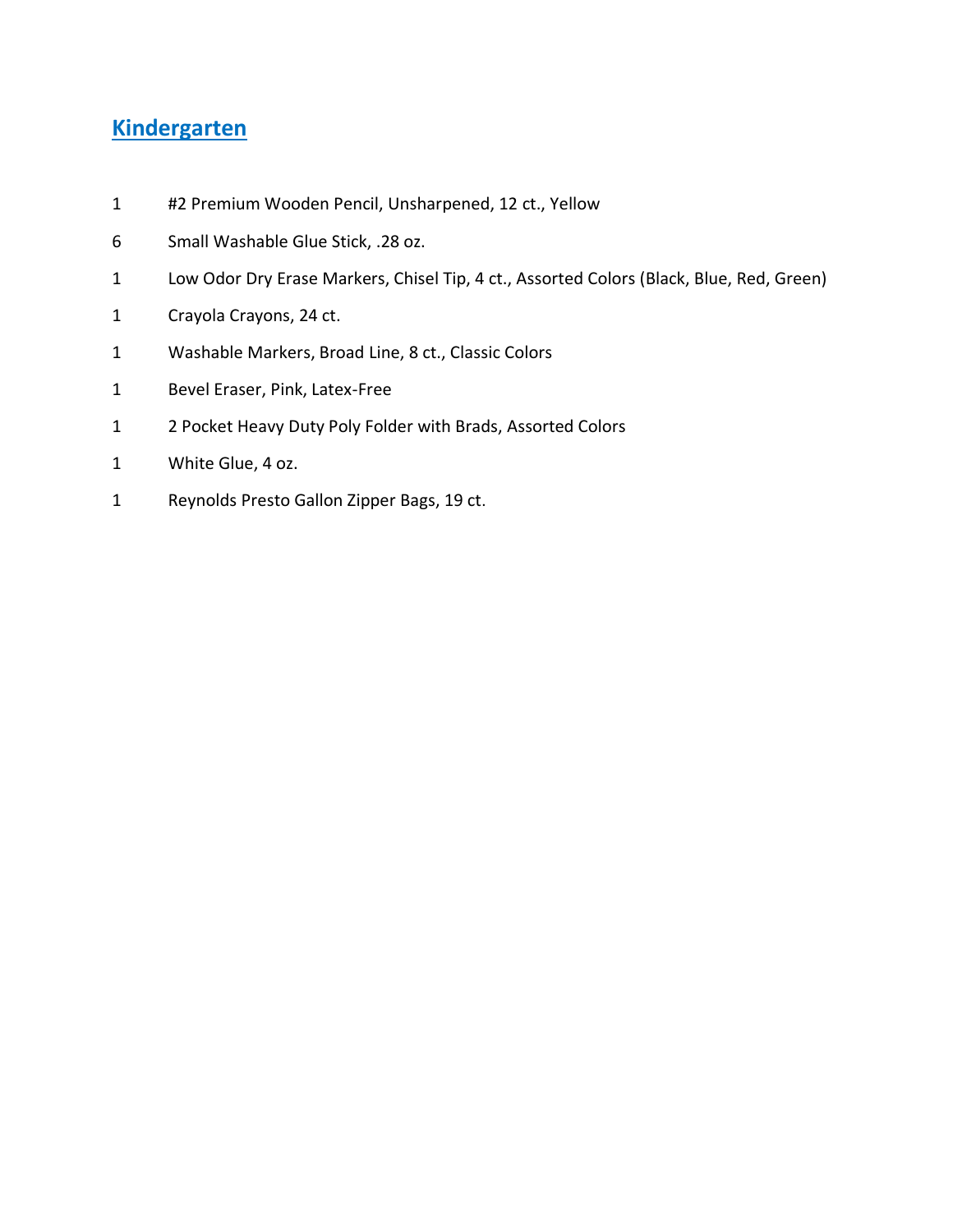#### **st Grade**

- 2 #2 Premium Wooden Pencil, Unsharpened, 12 ct., Yellow
- Small Washable Glue Stick, .28 oz.
- Low Odor Dry Erase Markers, Chisel Tip, 4 ct., Assorted Colors (Black, Blue, Red, Green)
- Crayola Crayons, 24 ct.
- Bevel Eraser, Pink, Latex-Free
- Pacon Wide Ruled Composition Book, 100 ct., Black
- 2 Pocket Paper Folder, 3-Hole, Assorted
- Washable Markers, Broad Line, 8 ct., Classic Colors
- Reynolds Presto Quart Zipper Bags, 24 ct.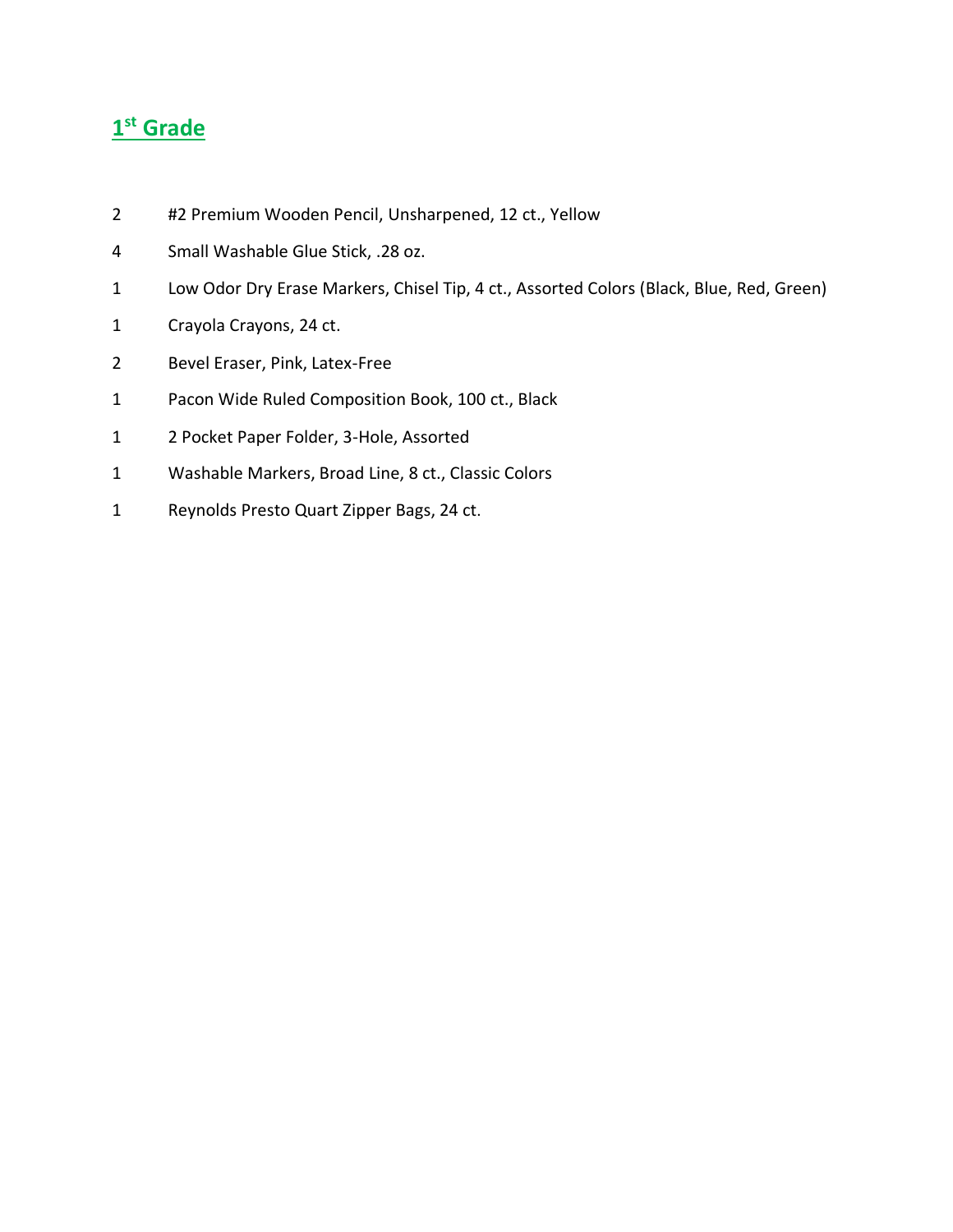#### **2nd Grade**

- 2 #2 Premium Wooden Pencil, Unsharpened, 12 ct., Yellow
- Low Odor Dry Erase Markers, Chisel Tip, 4 ct., Assorted Colors (Black, Blue, Red, Green)
- Small Washable Glue Stick, .28 oz.
- Bevel Eraser, Pink, Latex-Free
- Wide Ruled Spiral Notebook, 70 ct., 3-Hole Punched, Assorted Colors, 10.5" x 8"
- Crayola Crayons, 24 ct.
- Pacon Wide Ruled Composition Book, 100 ct., Black
- Washable Markers, Broad Line, 8 ct., Classic Colors
- School Supply Box, 8" x 5" x 2", Assorted Colors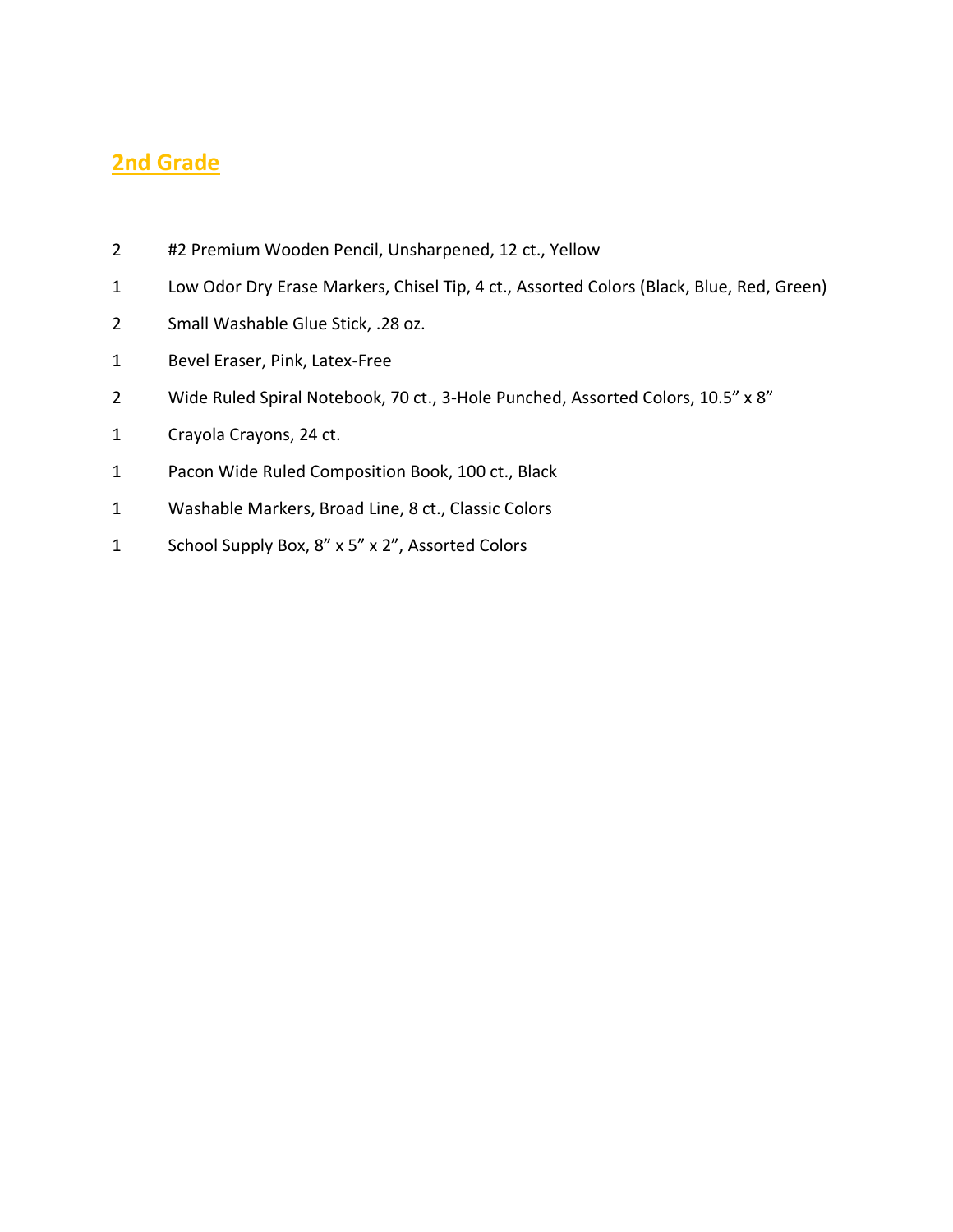# **rd Grade**

- 2 #2 Premium Wooden Pencil, Unsharpened, 12 ct., Yellow
- Low Odor Dry Erase Markers, Chisel Tip, Black
- Small Washable Glue Stick, .28 oz.
- Pacon Wide Ruled Composition Book, 100 ct., Black
- Wide Ruled Spiral Notebook, 70 ct., 3-Hole Punched, Assorted Colors, 10.5" x 8"
- Bevel Eraser, Pink, Latex-Free
- Highlighter, Pocket, Yellow, Chisel Tip
- Pacon Wide Ruled Filler Paper, 100 ct., 3-Hole Punched, 8" x 10.5"
- Crayola Crayons, 24 ct.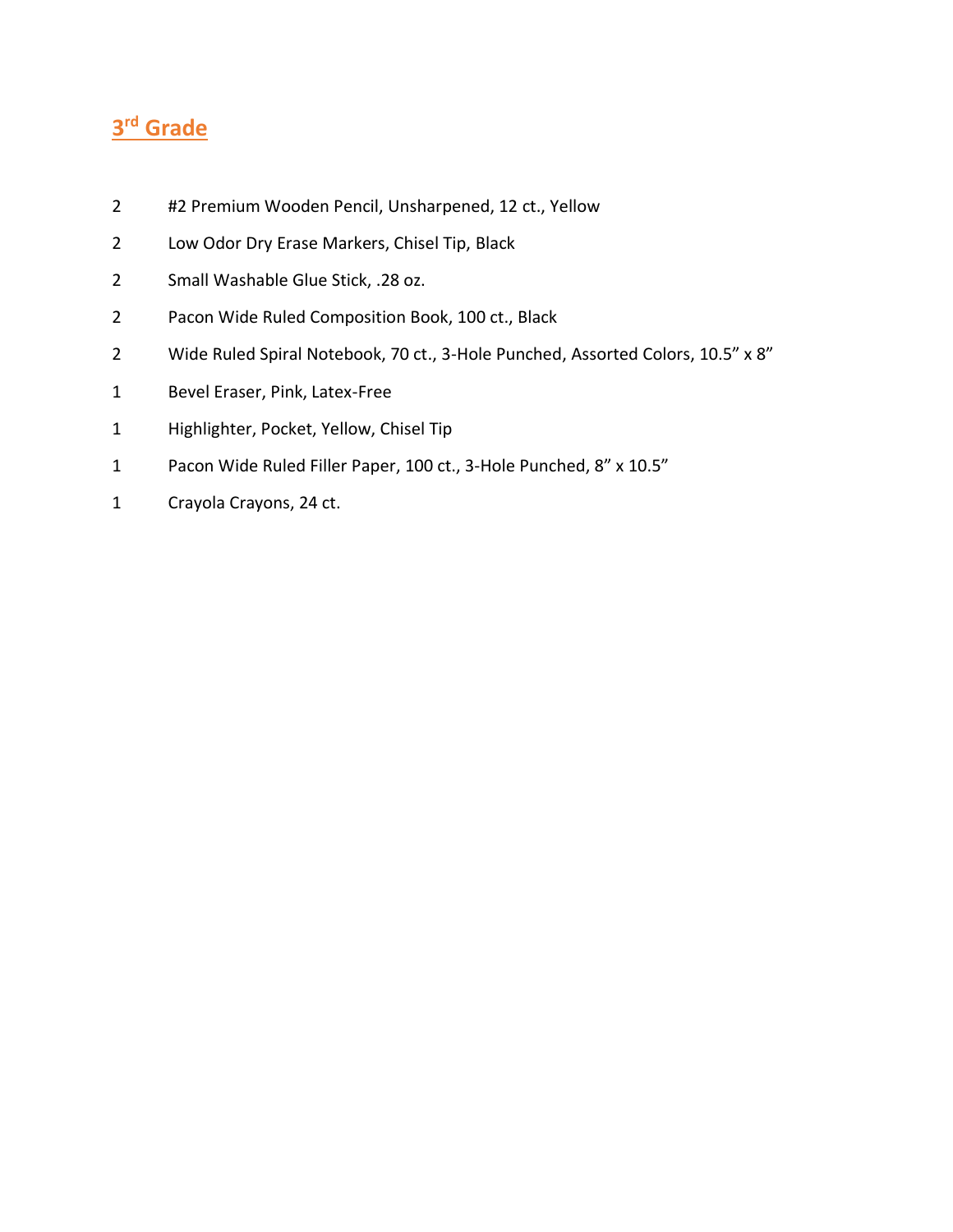- 2 #2 Premium Wooden Pencil, Unsharpened, 12 ct., Yellow
- Low Odor Dry Erase Markers, Chisel Tip, Black
- Pacon Wide Ruled Composition Book, 100 ct., Black
- 2 Wide Ruled Spiral Notebook, 70 ct., 3-Hole Punched, Assorted Colors, 10.5" x 8"
- Small Washable Glue Stick, .28 oz.
- Pacon Wide Ruled Filler Paper, 100 ct., 3-Hole Punched, 8" x 10.5"
- Highlighter, Pocket, Yellow, Chisel Tip
- Bevel Eraser, Pink, Latex-Free
- Colored Pencils, Full Length, Sharpened, 12 ct.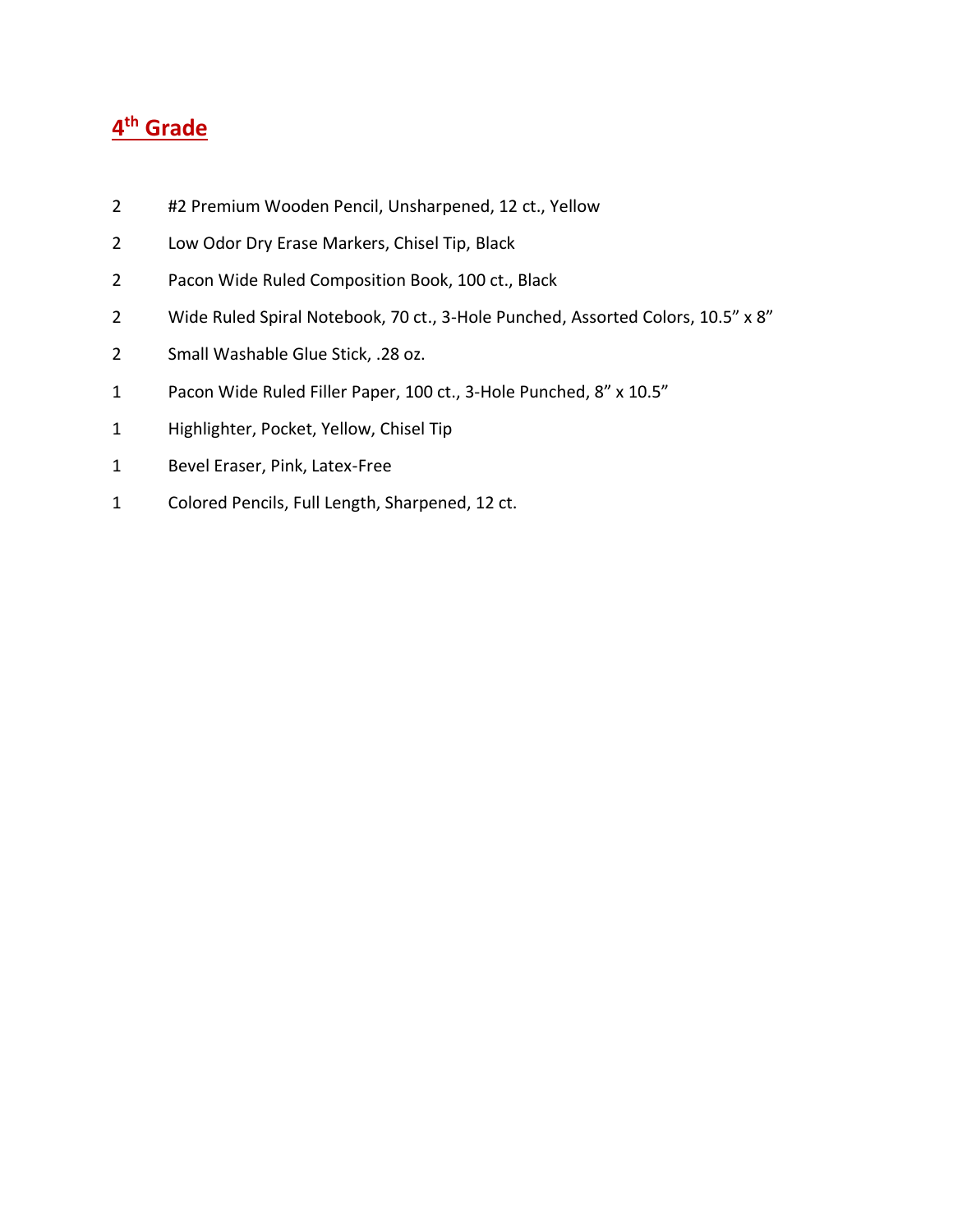- 2 #2 Premium Wooden Pencil, Unsharpened, 12 ct., Yellow
- Low Odor Dry Erase Markers, Chisel Tip, Black
- Pacon Wide Ruled Composition Book, 100 ct., Black
- Wide Ruled Spiral Notebook, 70 ct., 3-Hole Punched, Assorted Colors, 10.5" x 8"
- Highlighter, Pocket, Yellow, Chisel Tip
- Small Washable Glue Stick, .28 oz.
- Pacon Wide Ruled Filler Paper, 100 ct., 3-Hole Punched, 8" x 10.5"
- Bevel Eraser, Pink, Latex-Free
- Colored Pencils, Full Length, Sharpened, 12 ct.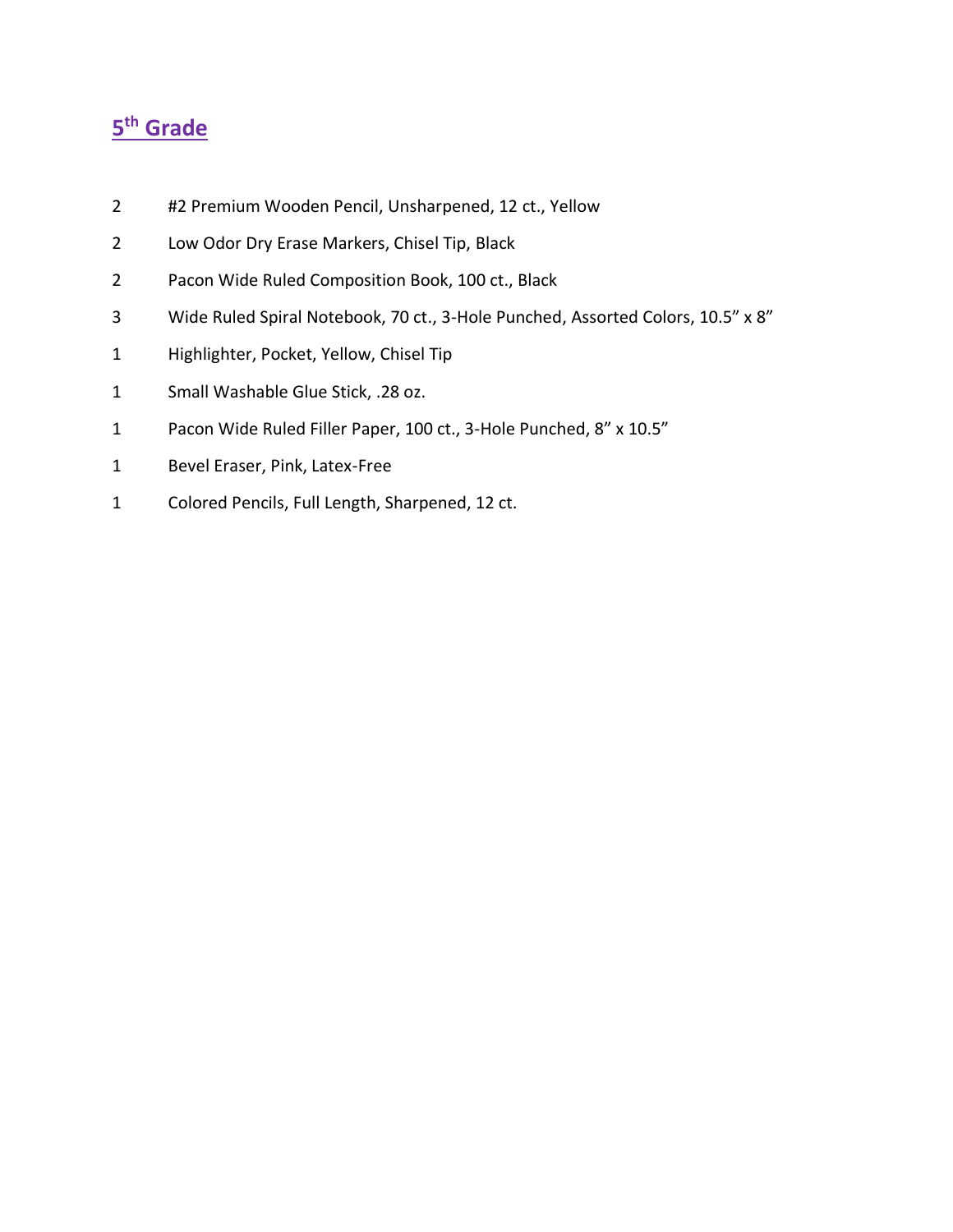- Oriole #2 Pencils, Pre-Sharpened, Latex-free Eraser, 12 ct., Yellow
- Low Odor Dry Erase Marker, Chisel Tip, Black
- Pacon College Ruled Filler Paper, 8" x 10 ½", 3-hole punched, 200 sheets
- Pacon College Ruled Composition Book, 100 ct., Black
- Small Washable Glue Stick, .28 oz.
- Highlighter, Pocket, Yellow, Chisel Tip
- Paper Mate Stick Pen, Medium Pt., Red
- Bevel Eraser, Pink, Latex-Free
- Colored Pencils, Full Length, Sharpened 12 ct.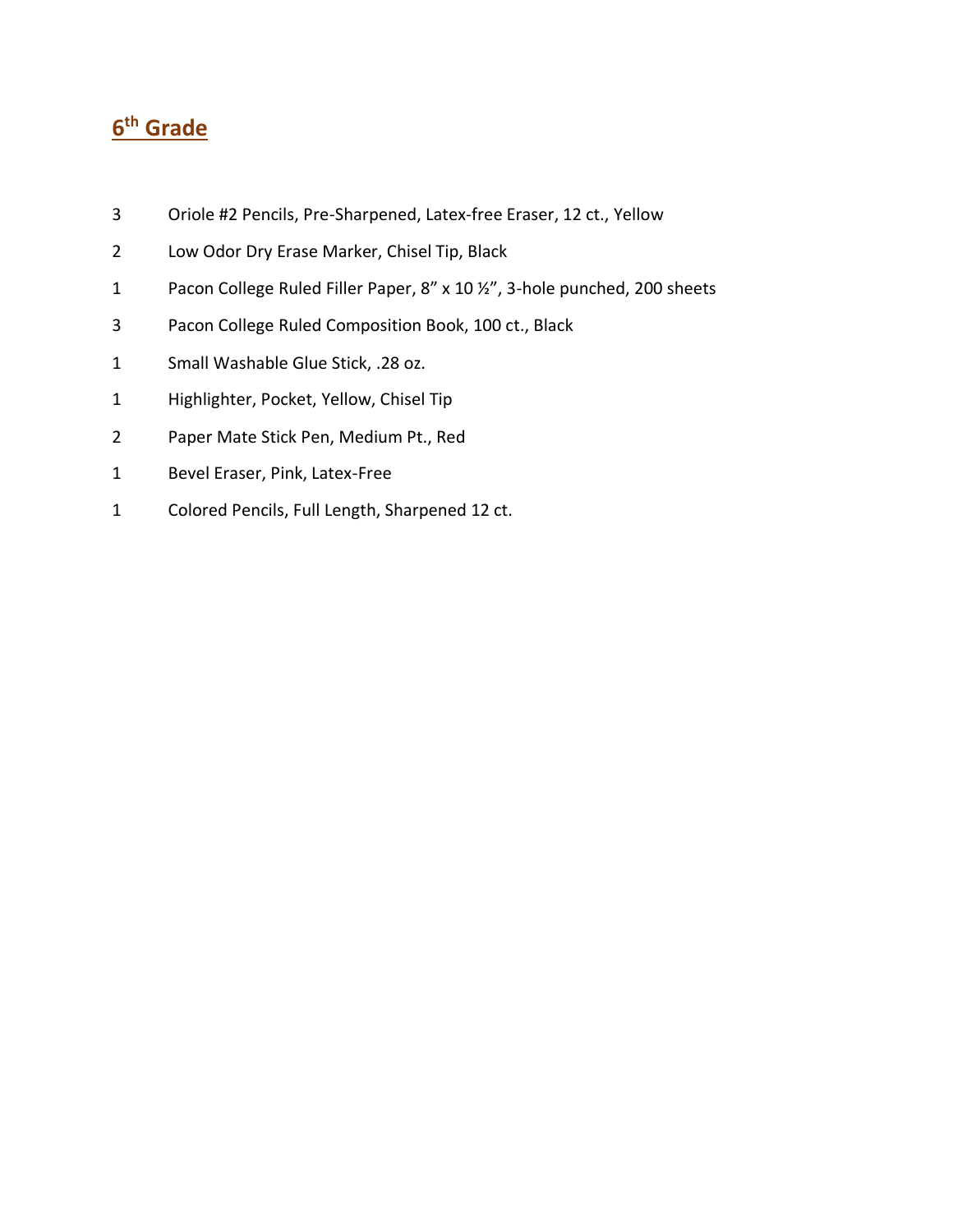- Oriole #2 Pencils, Pre-Sharpened, Latex-free Eraser, 12 ct., Yellow
- Low Odor Dry Erase Marker, Chisel Tip, Black
- Pacon College Ruled Composition Book, 100 ct., Black
- Pacon College Ruled Filler Paper, 8" x 10 ½", 3-hole punched, 200 sheets
- Highlighter, Pocket, Yellow, Chisel Tip
- Small Washable Glue Stick, .28 oz.
- College Ruled Spiral Notebook, 70 ct., 3-Hole Punched, Assorted Colors (Blue, Red, Black, Green, Purple, Yellow), 10.5" x 8"
- Colored Pencils, Full Length, Sharpened, 12 ct.